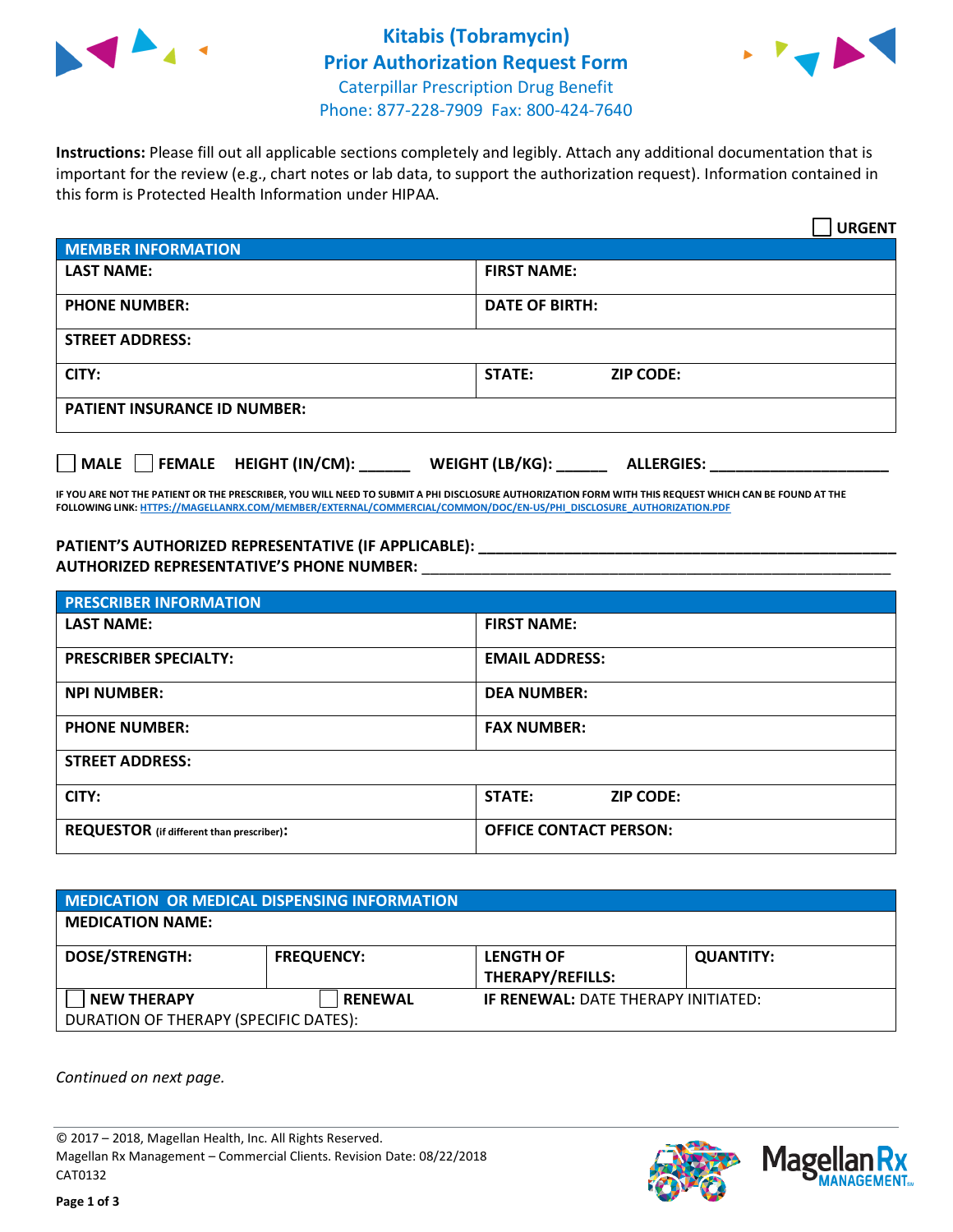



Mage

**Ilan Rx<br>ANAGEMENT...** 

| <b>MEMBER'S LAST NAME:</b> NAME:                                                                                                                                                                                                                                                                        | <b>MEMBER'S FIRST NAME:</b>                                                                                           |                                           |  |  |
|---------------------------------------------------------------------------------------------------------------------------------------------------------------------------------------------------------------------------------------------------------------------------------------------------------|-----------------------------------------------------------------------------------------------------------------------|-------------------------------------------|--|--|
|                                                                                                                                                                                                                                                                                                         | 1. HAS THE PATIENT TRIED ANY OTHER MEDICATIONS FOR THIS CONDITION?                                                    | YES (if yes, complete below)<br><b>NO</b> |  |  |
| <b>MEDICATION/THERAPY (SPECIFY</b>                                                                                                                                                                                                                                                                      | <b>DURATION OF THERAPY (SPECIFY</b>                                                                                   | <b>RESPONSE/REASON FOR</b>                |  |  |
| DRUG NAME AND DOSAGE):                                                                                                                                                                                                                                                                                  | DATES):                                                                                                               | <b>FAILURE/ALLERGY:</b>                   |  |  |
|                                                                                                                                                                                                                                                                                                         |                                                                                                                       |                                           |  |  |
|                                                                                                                                                                                                                                                                                                         |                                                                                                                       |                                           |  |  |
| <b>2. LIST DIAGNOSES:</b>                                                                                                                                                                                                                                                                               |                                                                                                                       | <b>ICD-10:</b>                            |  |  |
| □ Cystic fibrosis                                                                                                                                                                                                                                                                                       |                                                                                                                       |                                           |  |  |
| $\Box$ Other Diagnosis ICD-10 Code(s):                                                                                                                                                                                                                                                                  |                                                                                                                       |                                           |  |  |
|                                                                                                                                                                                                                                                                                                         |                                                                                                                       |                                           |  |  |
| PRIOR AUTHORIZATION.                                                                                                                                                                                                                                                                                    | 3. REQUIRED CLINICAL INFORMATION: PLEASE PROVIDE ALL RELEVANT CLINICAL INFORMATION TO SUPPORT A                       |                                           |  |  |
| <b>Clinical Information:</b>                                                                                                                                                                                                                                                                            |                                                                                                                       |                                           |  |  |
|                                                                                                                                                                                                                                                                                                         | Does the patient have an infection with pseudomonas aeruginosa? $\square$ Yes $\square$ No                            |                                           |  |  |
|                                                                                                                                                                                                                                                                                                         |                                                                                                                       |                                           |  |  |
| Is the patient colonized with Burkholderia cepacia? $\Box$ Yes $\Box$ No                                                                                                                                                                                                                                |                                                                                                                       |                                           |  |  |
|                                                                                                                                                                                                                                                                                                         |                                                                                                                       |                                           |  |  |
|                                                                                                                                                                                                                                                                                                         | Has the patient tried and had an inadequate response to generic tobramycin nebulized inhalation? $\Box$ Yes $\Box$ No |                                           |  |  |
| <b>Reauthorization:</b>                                                                                                                                                                                                                                                                                 |                                                                                                                       |                                           |  |  |
| If this is a reauthorization request, answer the following:                                                                                                                                                                                                                                             |                                                                                                                       |                                           |  |  |
|                                                                                                                                                                                                                                                                                                         | Does the patient have an infection with pseudomonas aeruginosa? $\Box$ Yes $\Box$ No                                  |                                           |  |  |
|                                                                                                                                                                                                                                                                                                         |                                                                                                                       |                                           |  |  |
| Is the patient colonized with Burkholderia cepacia? $\Box$ Yes $\Box$ No                                                                                                                                                                                                                                |                                                                                                                       |                                           |  |  |
|                                                                                                                                                                                                                                                                                                         |                                                                                                                       |                                           |  |  |
|                                                                                                                                                                                                                                                                                                         | Are there any other comments, diagnoses, symptoms, medications tried or failed, and/or any other information the      |                                           |  |  |
| physician feels is important to this review?                                                                                                                                                                                                                                                            |                                                                                                                       |                                           |  |  |
|                                                                                                                                                                                                                                                                                                         |                                                                                                                       |                                           |  |  |
|                                                                                                                                                                                                                                                                                                         |                                                                                                                       |                                           |  |  |
|                                                                                                                                                                                                                                                                                                         |                                                                                                                       |                                           |  |  |
| Please note: Not all drugs/diagnosis are covered on all plans. This request may be denied unless all required<br>information is received.                                                                                                                                                               |                                                                                                                       |                                           |  |  |
| ATTESTATION: I attest the information provided is true and accurate to the best of my knowledge. I understand that                                                                                                                                                                                      |                                                                                                                       |                                           |  |  |
| the Health Plan, insurer, Medical Group or its designees may perform a routine audit and request the medical                                                                                                                                                                                            |                                                                                                                       |                                           |  |  |
| information necessary to verify the accuracy of the information reported on this form.                                                                                                                                                                                                                  |                                                                                                                       |                                           |  |  |
|                                                                                                                                                                                                                                                                                                         |                                                                                                                       |                                           |  |  |
| Prescriber Signature or Electronic I.D. Verification:                                                                                                                                                                                                                                                   |                                                                                                                       | Date:                                     |  |  |
| <b>CONFIDENTIALITY NOTICE:</b> The documents accompanying this transmission contain confidential health information that is legally privileged. If                                                                                                                                                      |                                                                                                                       |                                           |  |  |
| you are not the intended recipient, you are hereby notified that any disclosure, copying, distribution, or action taken in reliance on the contents<br>of these documents is strictly prohibited. If you have received this information in error, please notify the sender immediately (via return FAX) |                                                                                                                       |                                           |  |  |
| and arrange for the return or destruction of these documents.                                                                                                                                                                                                                                           |                                                                                                                       |                                           |  |  |
|                                                                                                                                                                                                                                                                                                         |                                                                                                                       |                                           |  |  |
| <b>FAX THIS FORM TO: 800-424-7640</b>                                                                                                                                                                                                                                                                   |                                                                                                                       |                                           |  |  |
| MAIL REQUESTS TO: Magellan Rx Management Prior Authorization Program; c/o Magellan Health, Inc.                                                                                                                                                                                                         |                                                                                                                       |                                           |  |  |
| 2010 Morellon Hoolth Ine, All Dights Deserved                                                                                                                                                                                                                                                           |                                                                                                                       |                                           |  |  |

© 2017 – 2018, Magellan Health, Inc. All Rights Reserved. Magellan Rx Management – Commercial Clients. Revision Date: 08/22/2018 CAT0132